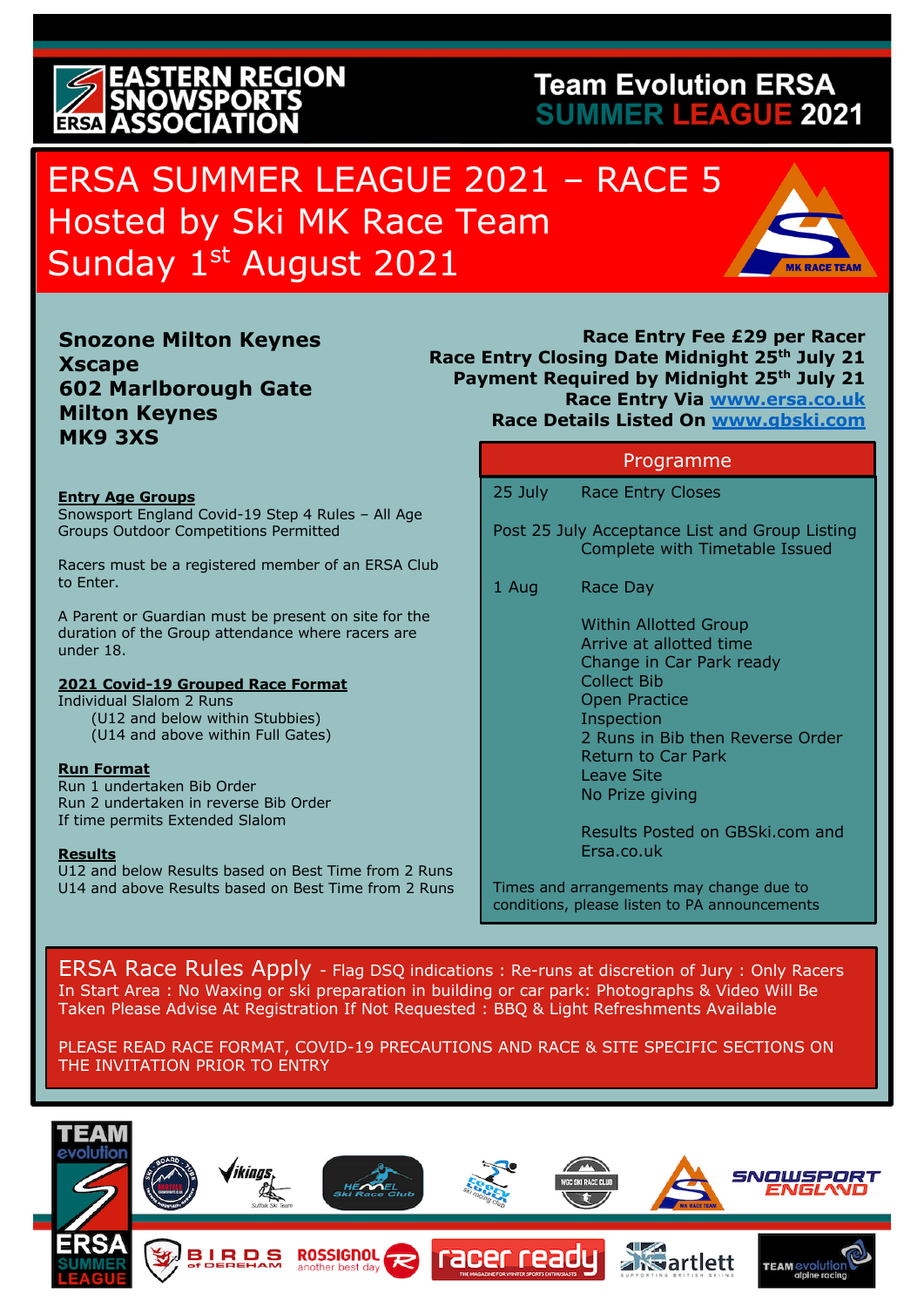# **REGION**

#### Race Format – Amended 2021 Covid-19 Grouped Race Format

From 19 July, COVID restrictions are due to be withdrawn, however at this time we are still unsure what requirements may be put on by the ski centre, ERSA or SMK. The current Covid-19 rules applicable at race date will apply to this event.

After bibs are issued they must be worn at all times when in the building or on the snow so number is visible from both back and front.

All competitors and forerunners MUST wear a properly fitted and approved safety helmet on the slope throughout the event. This includes the practice session, course inspection and the race itself. Helmets should be compliant with European and British Standards Specification entitled "Helmets for Alpine Skiers" (BS/EN 1077/1996).

- Access to the slope is for officials and racers only, no parents or coaches will be permitted into the snow arena.
- Inspection on foot by racers is not permissible as is using the uplift without skis.
- In order to preserve the racing surface, course inspection may be varied. Please listen to instructions on method of course inspection.
- Designated coaches will be available to assist with course inspection for less experienced athletes.
- Access and egress to the slope and

Ξ

- Racer assistants (e.g. coach or parent) will NOT be allowed in the Start Area because of the restricted size and the impact of overall numbers on the authorised fire capacity of the arena.
- Only authorised people allowed in the snow arena, this includes any area of the snow through the airlock. These doors are not to be kept open.
- In the event of any emergency please listen to the PA system and follow the instructions of race officials or ski centre staff.
- Please note there will be nowhere to store bags, lockers will not be in use, please leave bags in car. A second pair of skis may be stored in the changing room in the racks provided. SKIS NOT TO BE LEFT IN THE SNOW AREANA OR LEANT UP AGAINST WALLS ANYWHERE IN THE BUILDING. Any skis left in unauthorised areas will be removed
- Snozone or the race organisers accepts no responsibility for valuables or equipment left unattended.
- Please listen carefully for PA announcements and follow any request.
- Competitors not present at start when called will not be allowed to start and will forfeit that run.
- Racers must be ready to enter the start when the preceding racer has started. Please be fully ready to start when instructed, i.e. skis, gloves, helmet etc on and fastened ready to race.
- Bibs are to be removed by the racer at the end of their second run and placed in the bib collection box. Lost bibs will be charged at £35.
- **Ski Preparation is not allowed in the building or car park**

Both stubby and gate courses will be set at the same time, with any U08/U10/ U12 racing on the stubbies course. The Starter and Start Marshalls will assist inexperienced racers with which course to run.

Results will be calculated within at the end of the day and published to www.gbski.com as soon as possible. Results will be based on the following criteria U12 and below Results based on Best Time from 2 Runs and for U14 and above Results based on Best Time from 2 Runs – this is to assist with mixed ages in Groups.

ERSA have decided that at ERSA Summer League Races in 2021 there will be no race awards (medals or trophies). The rationale behind this is that earlier races are run in groups and racers will have to leave after their runs, and to keep return to racing as cost effective as possible. Race organisers are faced with increased costs due to additional compliance and we are trying to cover these costs within a race entry that has remained static. Overall Series trophies will still be awarded at the end of the season (and for the end of season Championship).

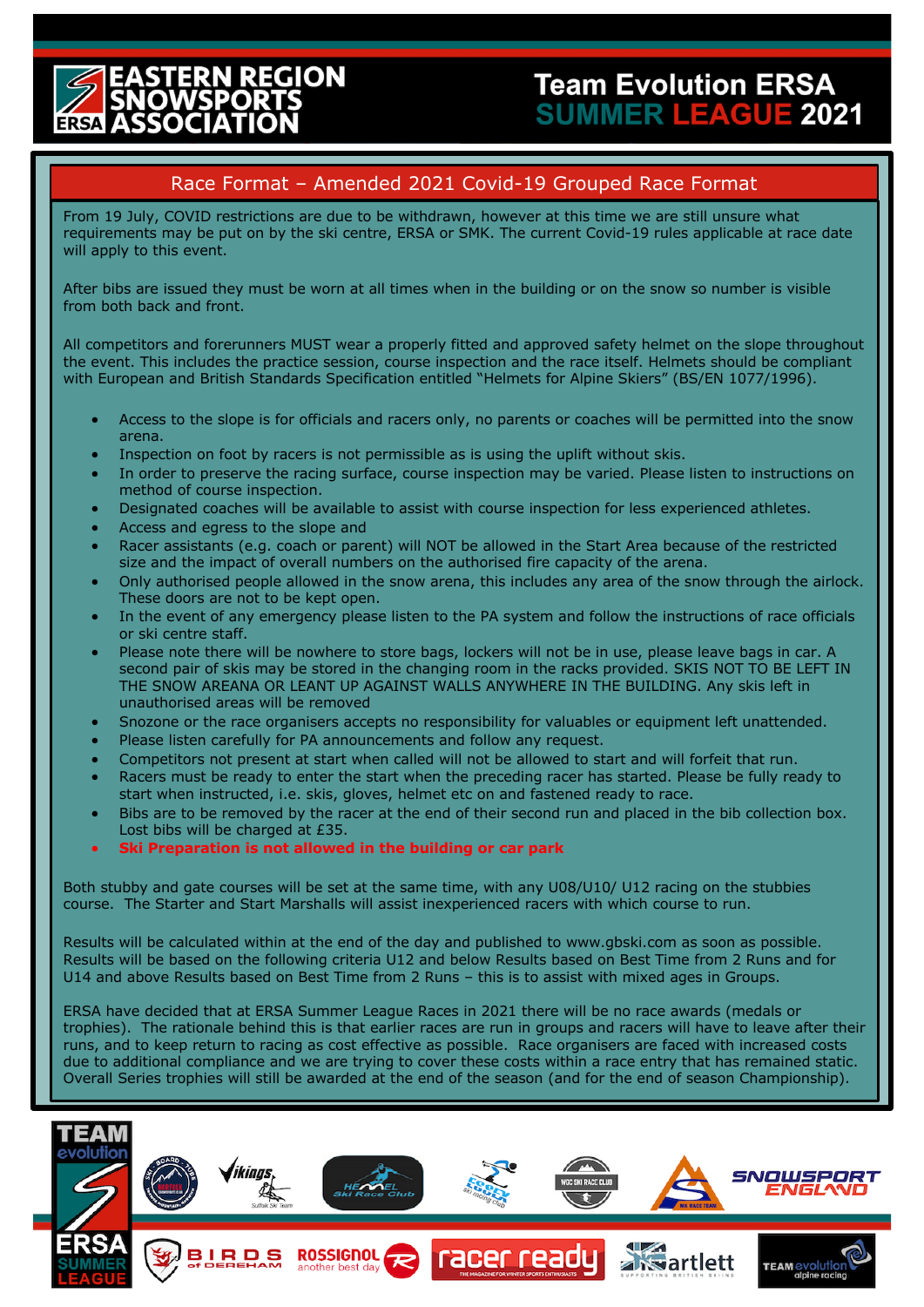# **REGION**

### **Team Evolution ERSA SUMMER LEAGUE 2021**

All competitors and those accompanying should follow the latest Government Guidelines regarding Covid-19 and not attend if they are in lockdown or have symptoms of Covid-19. It is recommended that all attending undertake one of the NHS Lateral Flow Test prior to travel. Please do not attend is any of your Group records a positive test and seek NHS guidance.

Snozone's rules are that All attendees are required to wear a faces mask at all times and to comply with socially distancing guidelines and we recommend a 2m separation at all times. Masks can be removed during the individual slalom runs, but must be replaces as soon as finish of the run.

We recommend that only one person accompanies the competitor to the event.

Parking around Snozone is a pay and display. Competitors are requested to change in the car park as no changing facilities will be available. All competitors and parents are expected to arrive no earlier than the group timings, and promptly depart in line with, the scheduled times so that the organisers can manage the numbers of people on site. Spectators are reminded to follow signs and preserve social distancing while spectating. If you arrive early, please remain in your vehicle until allotted time.

Prevailing restrictions will apply to the use of the sports centre café (e.g. masks, distancing etc.,) which may be operating during the day. Please bring your own hand sanitiser.

#### https://www.snowsportengland.org.uk/wp-content/uploads/2021/03/Guidance-for-Snowsport-in-England.pdf

**It is of paramount importance that all those operating within Snowsport Environments – including club personnel, coaches / instructors and officials and participants – monitor themselves for any signs of Coronavirus, as well as general health.** 

- Please follow advice from the NHS and / or medical practitioner in all cases.
- Snowsport participants in the higher risk groups should follow any medical guidance they have been given about ensuring good health and welfare. If they have further concerns, please consult with your medical or national organisations for support and best practice.
- For those who are showing symptoms please see the NHS website Symptoms of coronavirus (COVID-19) - NHS (www.nhs.uk)
- For those returning to activity after a Covid infection please see 'Your Covid Recovery' ourcovidrecovery.nhs.uk